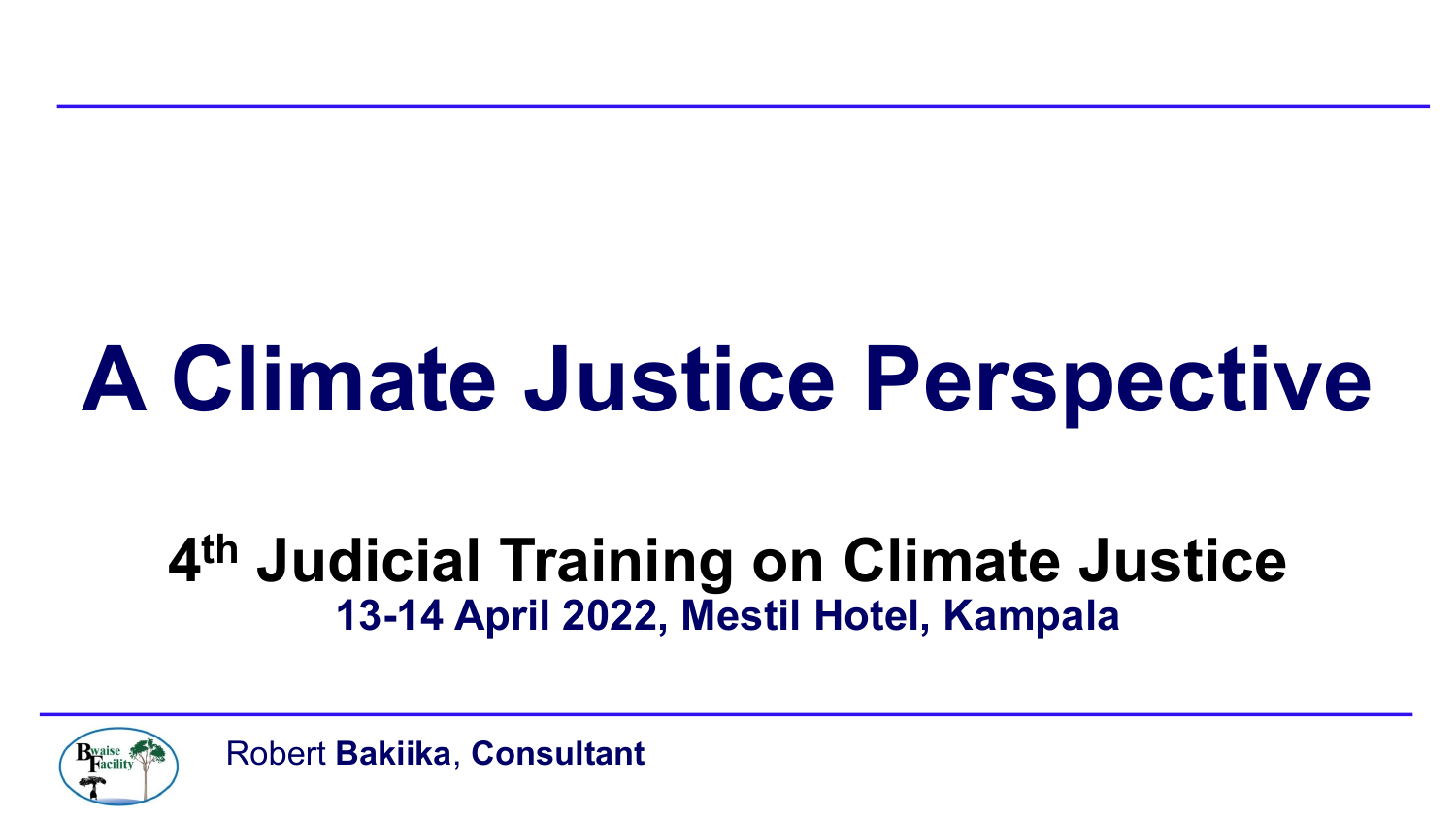#### **Contents**

- •Reflection
- •Overview Trends in Regional GHG emissions
- •Climate Debt
- •UNFCCC & Equity
- •Understanding Climate Justice
- •Framing Climate Justice Litigation

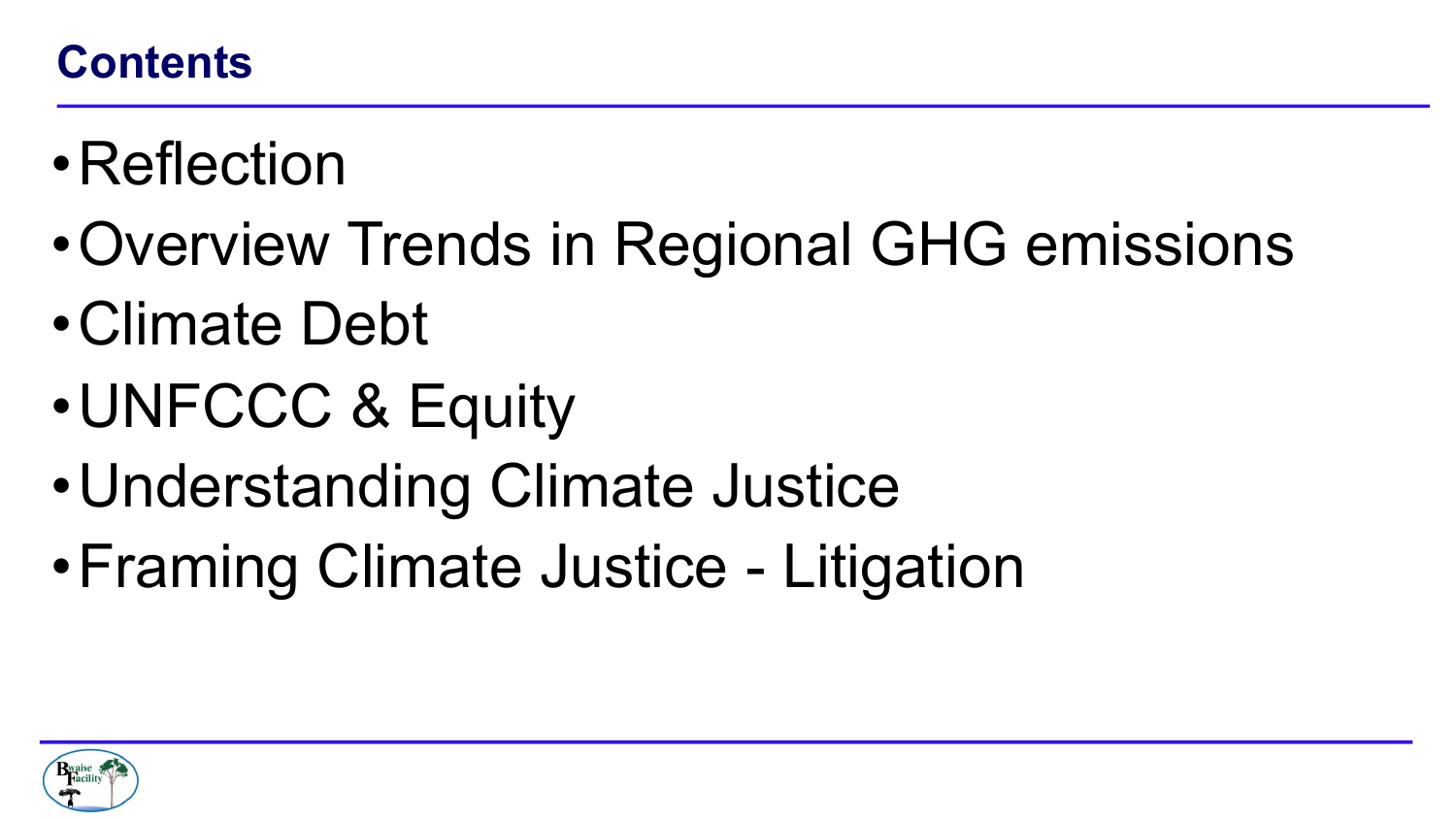#### **Reflection**



2019 Design in Tech Report | Addressing Imbalance

#### **Inequality**

Equality

Equity Justice



2019 Design in Tech Report | Addressing Imbalance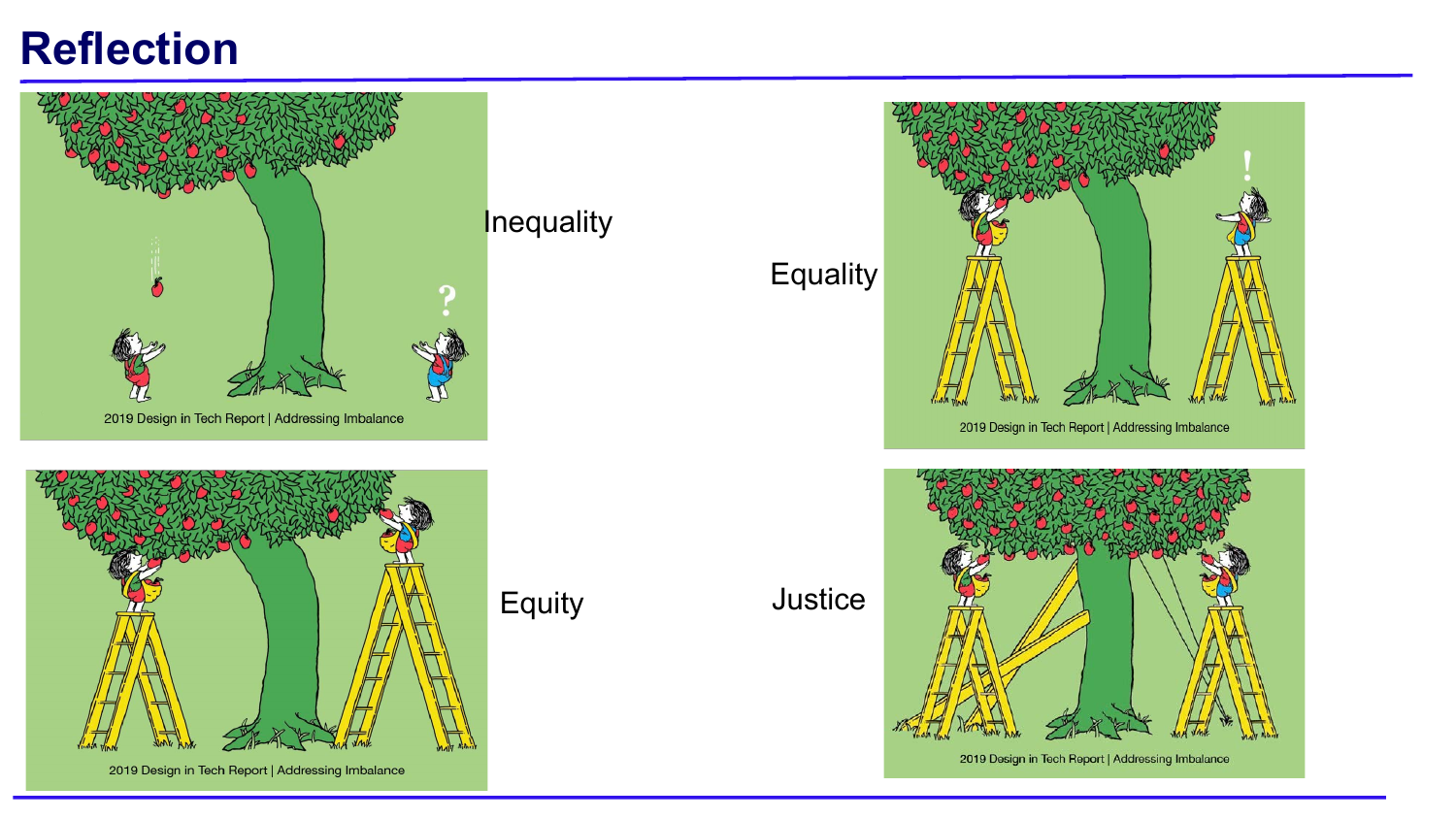#### **Cont'd**

"That neither the impact of climate change nor that of mitigation policies exacerbates existing inequities both within and across nations", specifically because "restrictions on emissions will continue to be viewed by many people in developing countries as yet another constraint on the development process".

— IPCC, 2001.

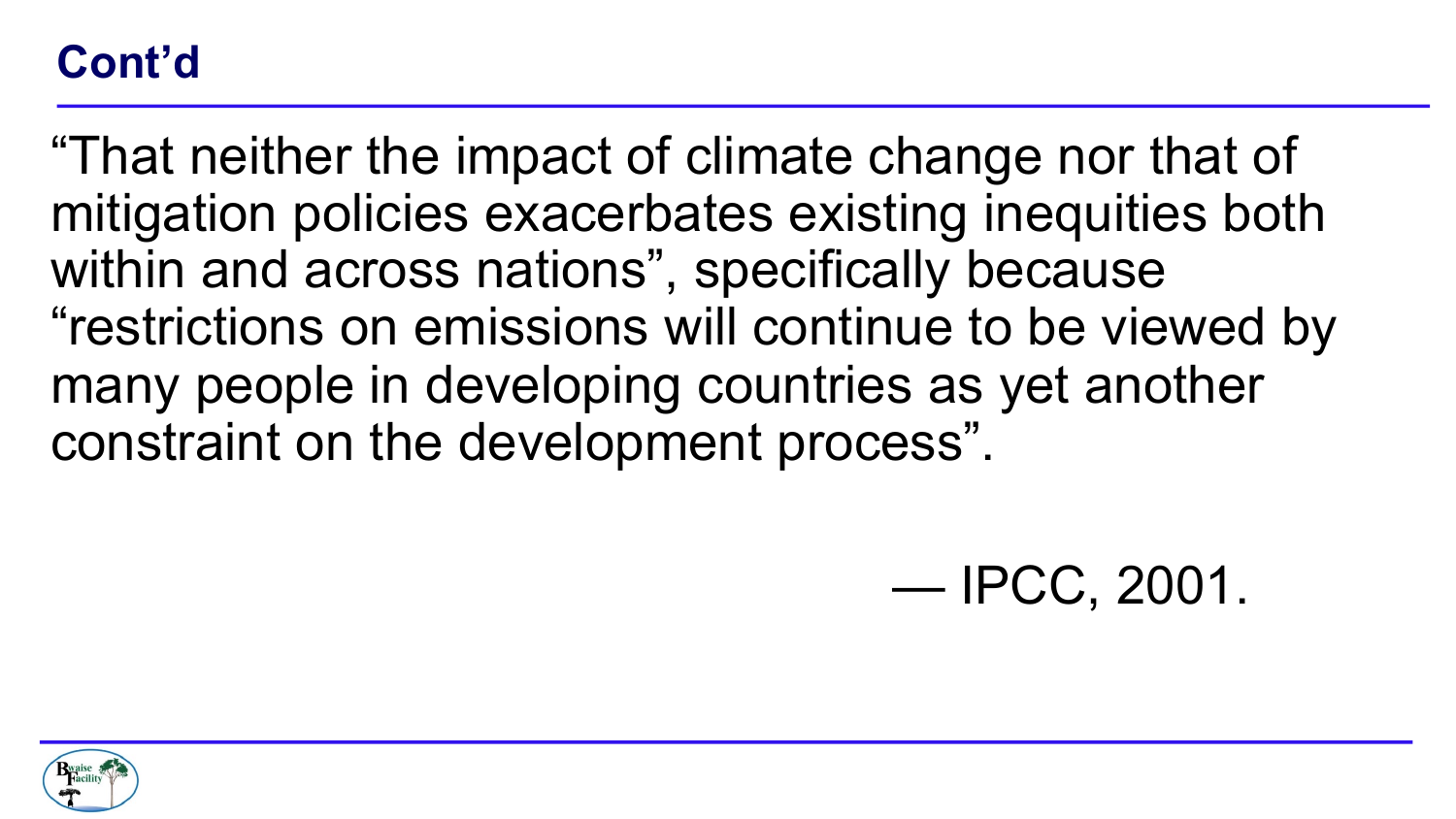## **Overview of Trends in Regional GHG emissions 1990 - 2019**

a. Trends in global and regional greenhouse gas emissions

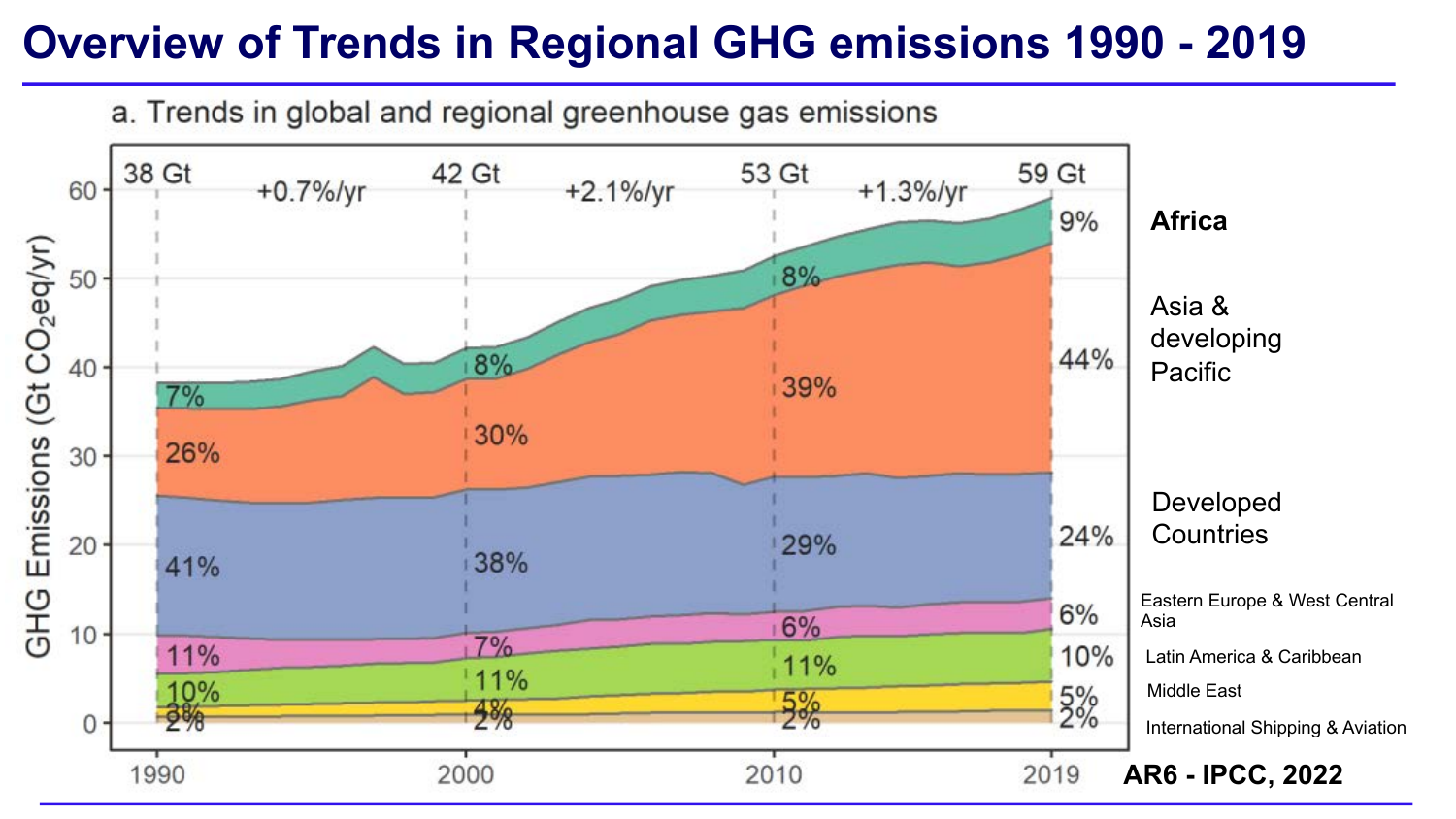## **Climate Debt**

## **1) Emissions debt**

- Direct, linear relationship between anthropogenic CO2 emissions and the level of warming of Earth's surface
- 62% of total cumulative CO2 emissions from 1850 to 2019 occurred since 1970 (1500±140 GtCO2)
- About 43% since 1990 (1000±90 GtCO2). About 17% since 2010 (410±30 GtCO2)
- Assuming 2,504 GtCO2 into the atmosphere since 1850, cumulative CO2 emissions correspond to warming of around 1.13°C (TCRE) is estimated at<br>0.45°C per 1,000) GtCO2
- Developed countries (esp. US) account for largest share of cumulative CO2 emissions since the year 1850.
- **Available carbon budget (space)**
- **Remaining Carbon budget** for pathways that limit warming to 1.5°C = **510** GtCO2
- **Remaining Carbon budget** for pathways that limit likely warming to 2°C = **890** GtCO2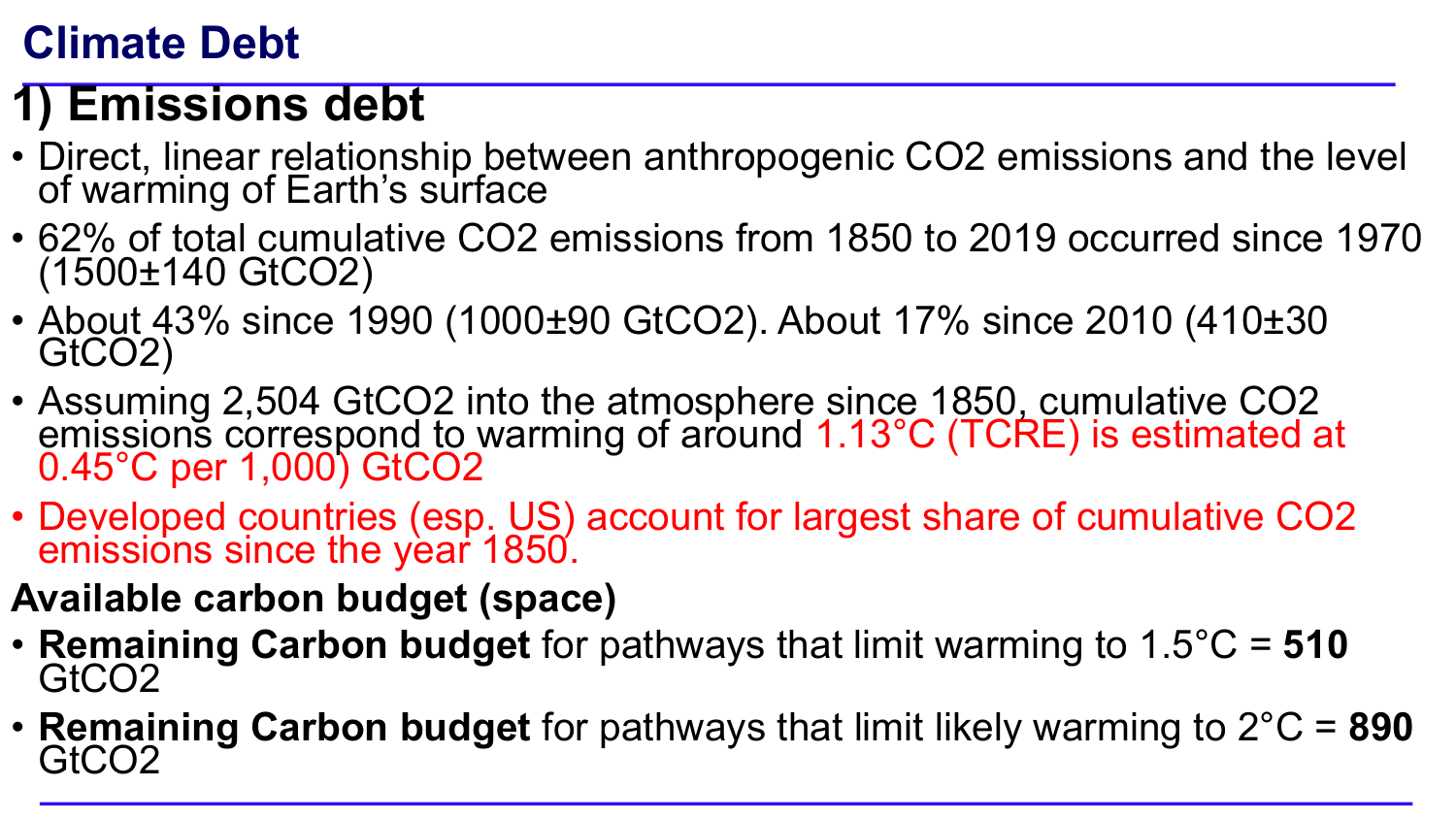## **Climate Debt – cont'd**

## **2) Adaptation debt**

- Extreme weather- and climate-related events e.g. increasing temperature, generate impacts e.g. reduced water availability for irrigation, hydropower and such impacts adversely affect the most vulnerable women, men and children including PWDs
- Impacts may be **economic** loss of property, assets, and **non-economic**  - losses induced by human mobility, loss of cultural heritage
- Means to cover both the cost of adaptation requires support in form of Finance, Tech Dev't & Capacity.
- Adaptation costs in developing countries alone are est. USD140-300bn in 2030. Economic Impacts of CC in Uganda is valued at 2-4% of GDP between 2010 and 2050.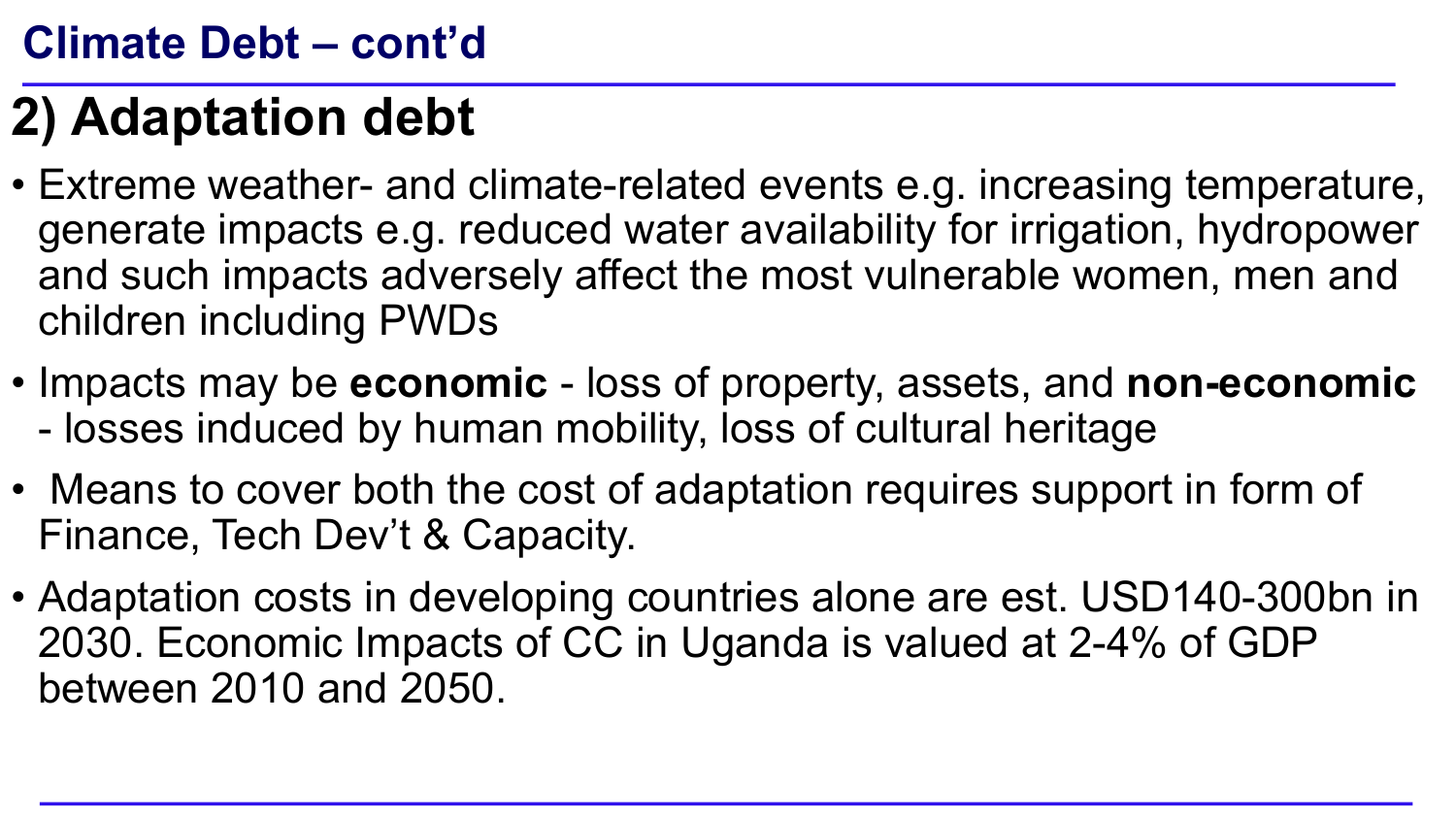## **UNFCCC & Equity**

## • The UNFCCC :

o Acknowledges that largest share of historical emissions originated in developed countries – provides for polluter pays

- o Provides for principle of Common but Differentiated Responsibilities and Respective Capabilities (CBDR-RC)
- o Undertook efforts on Equity & Sustainable development
- o And the Paris Agreement, encourages Parties to respect, promote and consider their respective obligations on human rights,

- the right to health, the rights of indigenous peoples, local communities, migrants, children, persons with disabilities

- the right to development, as well as gender equality, empowerment of women and intergenerational equity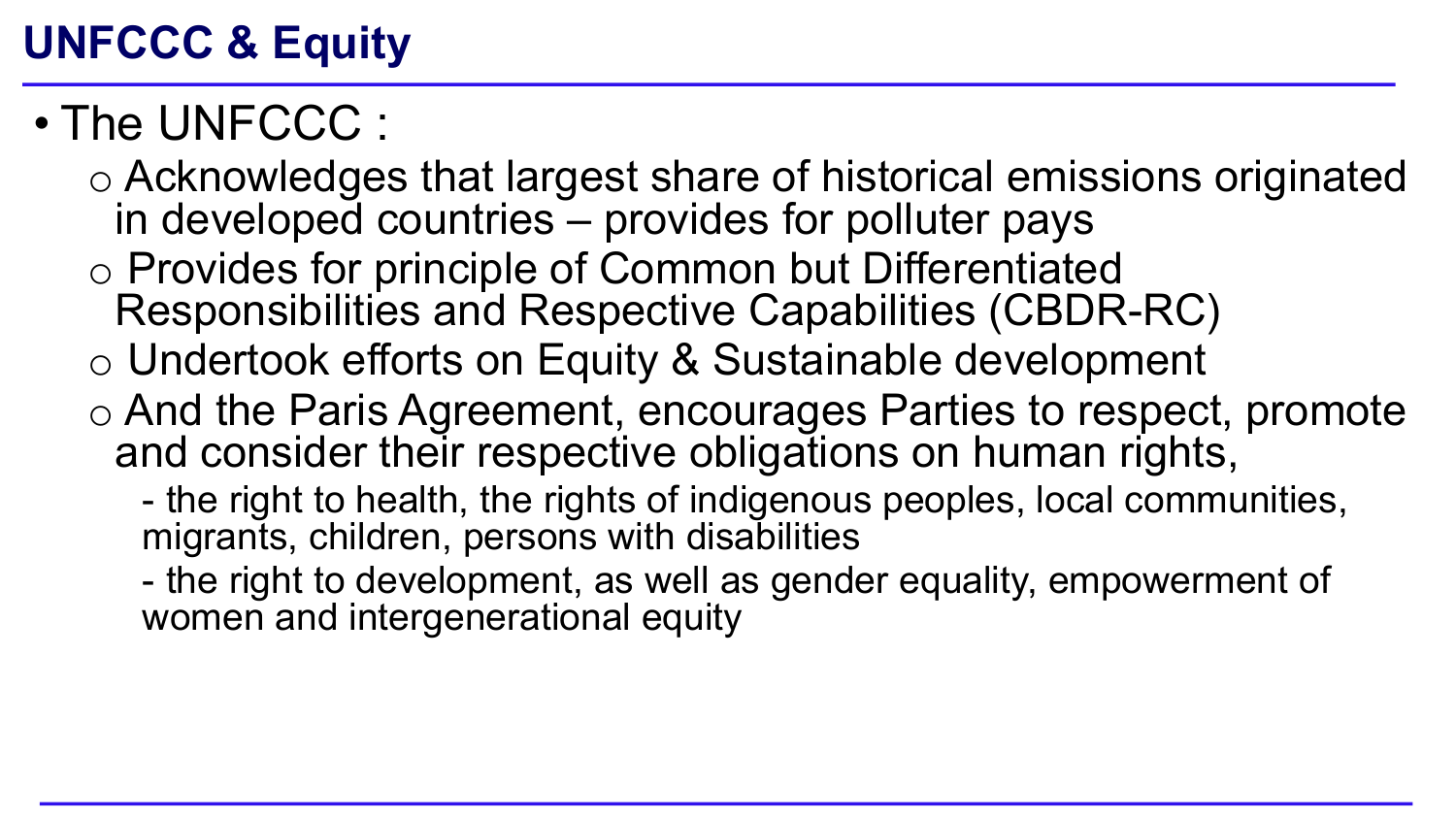## **UNFCCC & Equity - Equity & Sustainable Development**

- At COP16, Cancun Mexico in 2010, Parties agreed:
	- o To work towards identifying a global goal for substantially reducing global emissions by 2050
	- oTo cooperate in achieving the peaking of global and national GHG emissions as soon as possible
	- oTo work towards identifying a timeframe for global peaking of GHG emissions based on the **best available scientific knowledge** and **equitable access to sustainable development**
	- o That the time frame for peaking will be longer in developing countries, and that social and economic development and poverty eradication were the first and overriding priorities
	- <sup>o</sup>That low-carbon development strategy was indispensable to sustainable development
- Parties also,
	- o Recognized the need to engage a broad range of stakeholders at global, regional, national and local levels
	- o Emphasized the fully respect human rights in all climate change-related actions
	- o Recognized the need for deep cuts in global GHG emissions so as to hold the increase in global average temperature below 2°C above pre-industrial levels and a global average<br>temperature rise of 1.5°C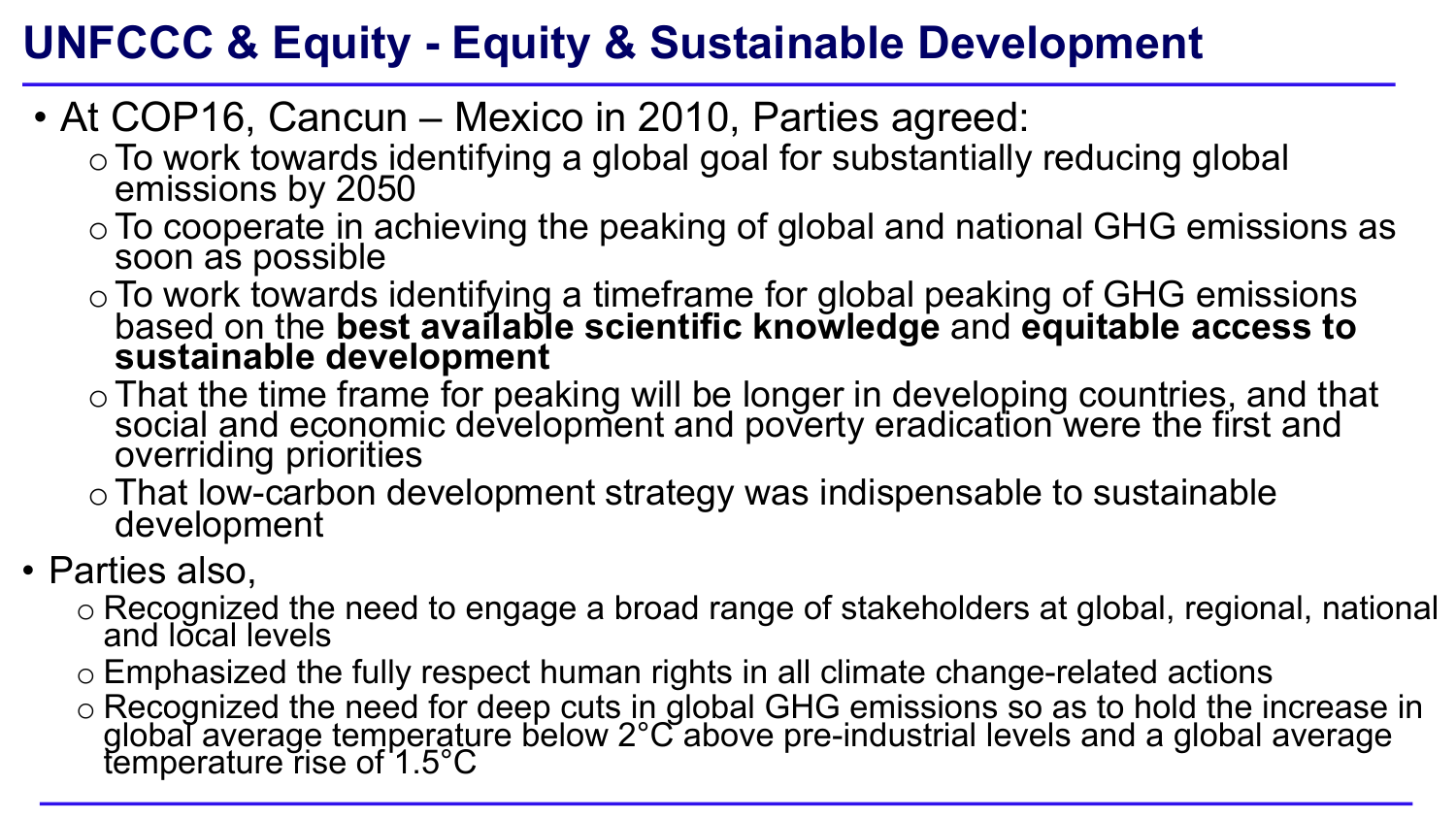## **Understanding Climate Justice**



## **Principles of Climate Justice by MRF-CJ**

- 1) Respect and Protect Human Rights
- 2) Support the Right to Development
- 3) Share Benefits and Burdens Equitably
- 4) Ensure that Decisions on Climate Change are Participatory, Transparent and Accountable
- 5) Highlight Gender Equality and Equity
- 6) Harness the Transformative Power of Education for Climate Stewardship
- 7) Use Effective Partnerships to Secure Climate Justice

**Climate Justice** is the broader process of safeguarding the rights of the most vulnerable people and sharing the burdens and benefits of climate change and its impacts equitably and fairly.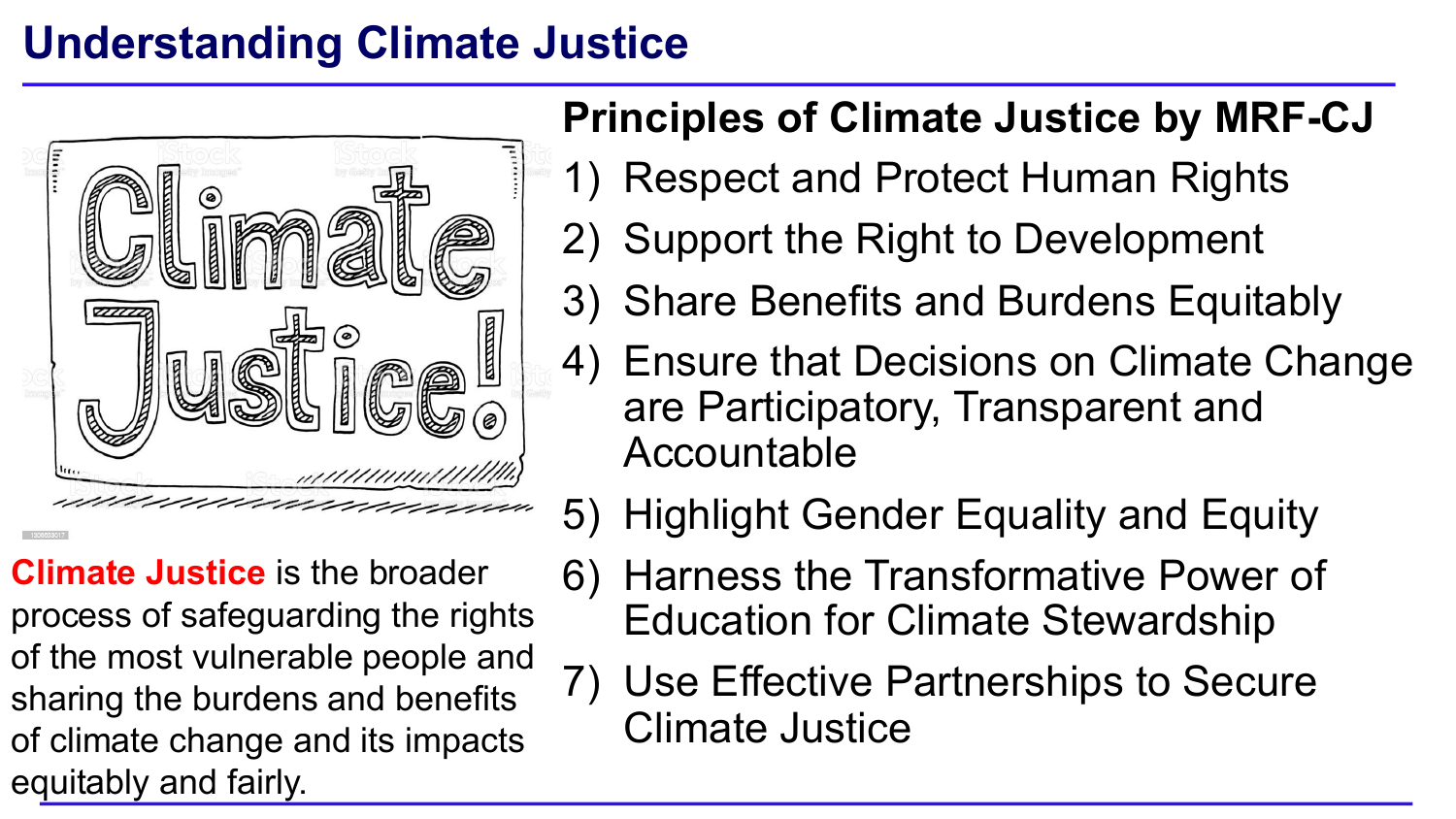## **Framing Climate Justice**

- Politically acceptable and effective national climate response strategies foster substantial techno-economic, institutional, and lifestyle shifts needed to reduce emissions and enable adaptive responses
- Governments are increasingly obligated to honor the '**duty of care for climate change**'
- The Rule of Law should proactively serve as a mechanism to seek climate justice, including:
	- v Recognizing and empowering climate-vulnerable communities and people
	- ❖ Promoting transformative climate action and integrating gendertransformative approaches
	- ❖ Preventing conflicts and resolving climate-related disputes
	- ❖ Strengthening sustainability approaches